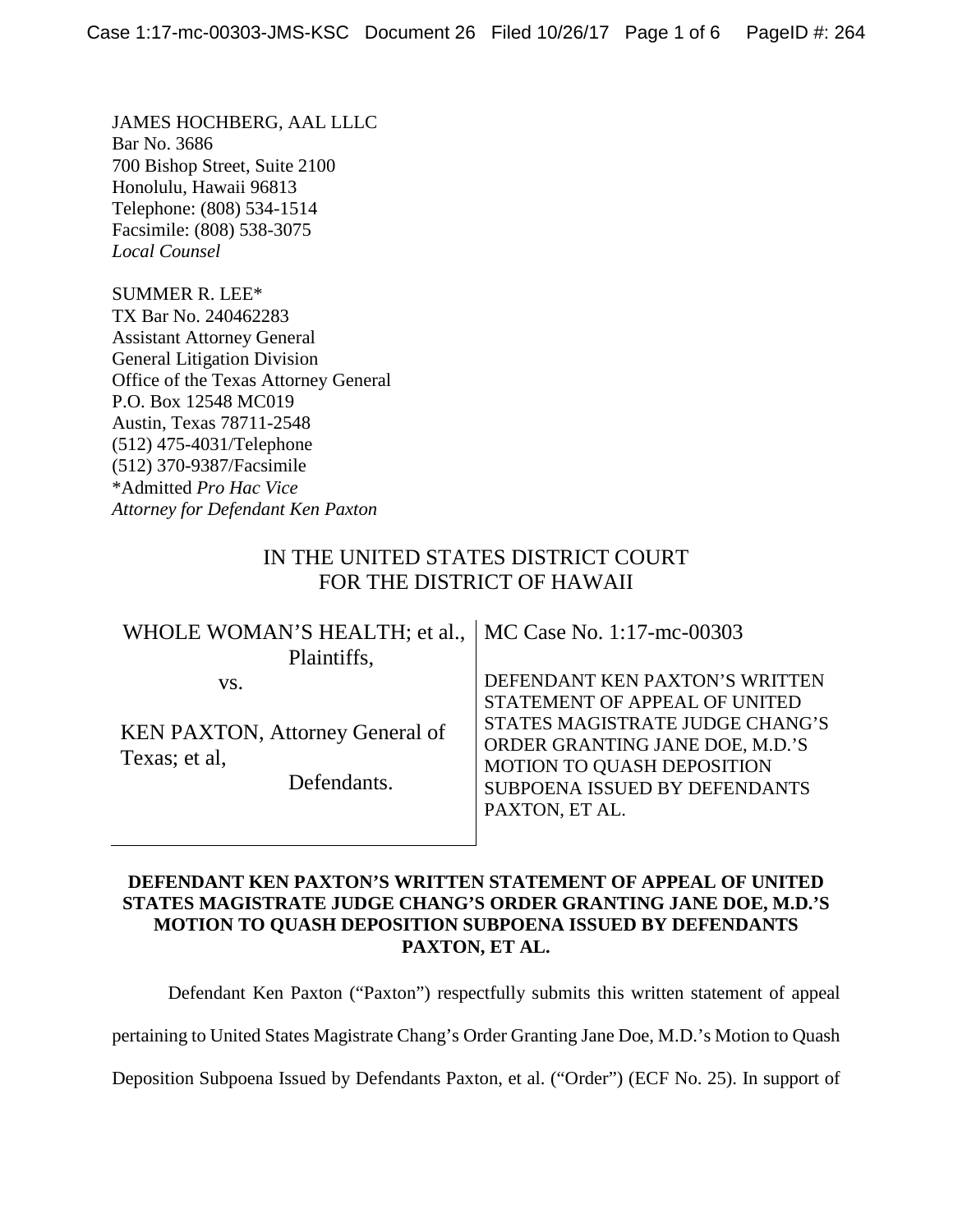its appeal, Paxton respectfully shows the Court as follows:

### **I. BACKGROUND**

Respondent to the motion to quash, Defendant Paxton, is a defendant in the lawsuit *Whole Woman's Health, et. al v. Ken Paxton, et. al,* Cause No. A-17-CV-690-LY, in the United States District Court, Western District of Texas. This lawsuit was filed by several abortion providers, including Planned Parenthood affiliates in Texas, challenging the constitutionality of Senate Bill 8 ("SB 8"), a recently enacted abortion law in Texas. SB 8 requires abortion providers to cause fetal demise prior to performing an abortion procedure known as dilation and evacuation ("D&E"). Plaintiff providers challenge the constitutionality of the law by alleging that the law has the effect of placing a substantial obstacle in the path of a woman who seeks an abortion before the fetus attains viability. The Defendants counter that requiring physicians performing a D&E to cause fetal demise before starting the evacuating phase of the D&E does not impose any significant health risks or burdens on a woman. Defendants contend that one of the three safe and effective methods to induce fetal demise is by administering digoxin. Plaintiff providers allege that using digoxin imposes risks with no medical benefits to the patient, is untested, carries risk, and is not sufficiently effective.

Dr. Doe<sup>[1](#page-1-0)</sup> is an abortion provider and the Medical Director in Hawaii at Planned Parenthood of the Great Northwest and Hawaiian Islands, and is the former Director of Clinical Services for Planned Parenthood Federation of America. Defendant Paxton issued a Subpoena to Testify at a Deposition in a Civil Action ("Subpoena") to Dr. Doe on September 20, 2017, for her deposition on October 6, 2017. After several weeks of negotiation with Dr. Doe's legal counsel

<span id="page-1-0"></span><sup>&</sup>lt;sup>1</sup> Attorney General Paxton does not concede that Dr. Doe is entitled to proceed in this or the matter before the Texas District Court under a pseudonym.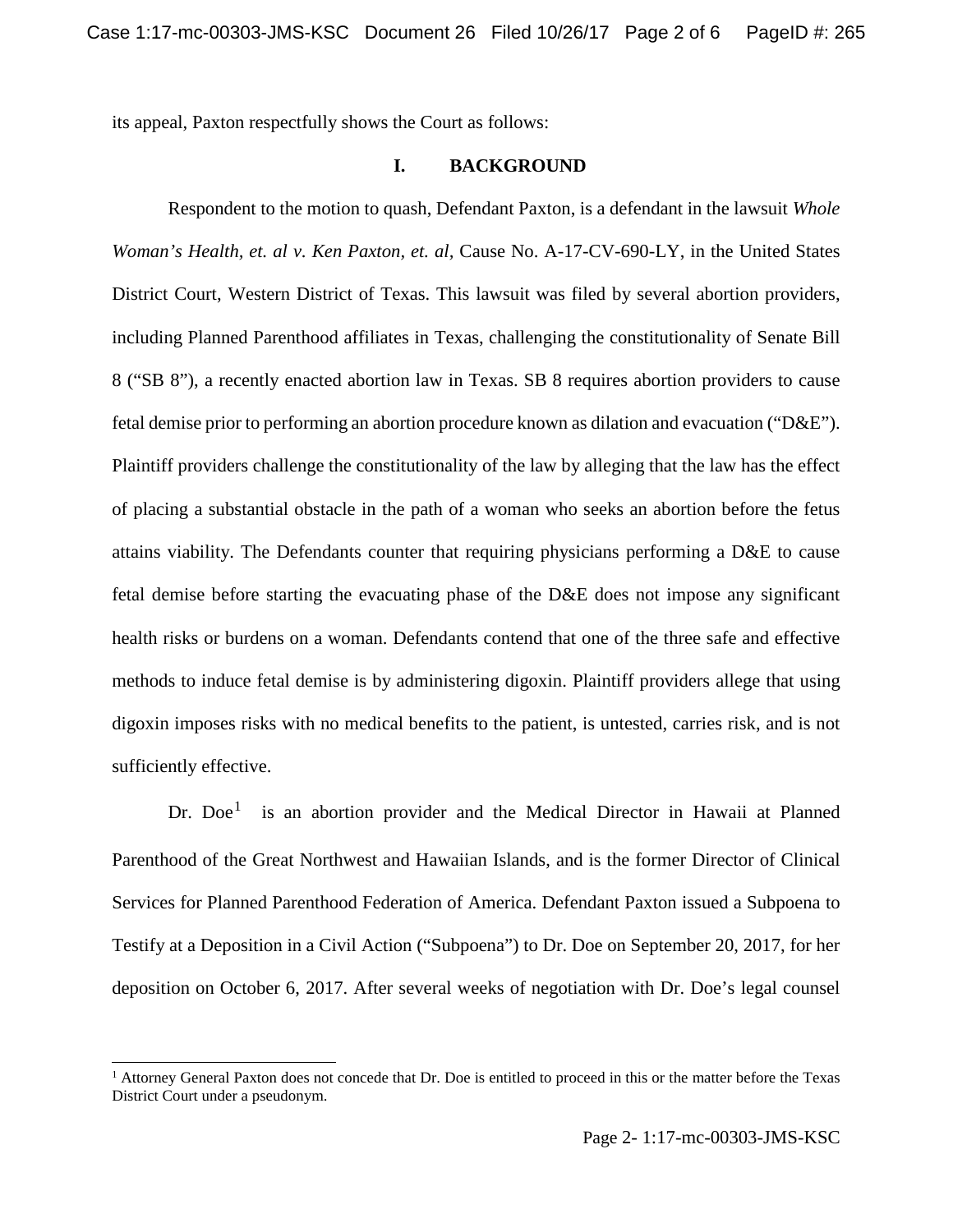regarding the deposition with no progress, and with the expedited trial date rapidly approaching, Defendant Paxton reissued a subpoena for October 26, 2017, a date Dr. Doe's counsel previously represented was available for her deposition.<sup>[2](#page-2-0)</sup>

### **II. APPEAL FROM ORDER**

Pursuant to Local Rule 74.1 of the United States District Court of Hawaii, Defendant Paxton specifically appeals the Magistrate's Order on the following bases:

- Magistrate Chang's concerns that the late-issued Subpoena could disrupt the underlying proceedings and potentially violate the agreed-upon deadlines; and
- The Subpoena fails to allow a reasonable time to comply.

*See* Order.

Dr. Doe also made additional arguments that the Subpoena was unduly burdensome, but Magistrate Chang did not make any rulings regarding that or the relevancy of Dr. Doe's testimony. Magistrate Chang's concern about disrupting the deadlines in the underlying matter is unfounded and clearly erroneous. Melissa Cohen, counsel for Plaintiffs, signed her declaration on October 19, asserting that the deadline for trial witness lists had passed and Dr. Doe was not on either party's list. *See* ECF No. 1-2. Dr. Doe argues this means she cannot be deposed. But on October 20, 2017, the parties had a conference with the Special Master in the underlying matter where the Plaintiffs presented that same argument in an effort to preclude Defendant from taking another doctor's deposition. *See* Ex. 1 (Declaration of Andrew Stephens). The Special Master rejected that argument and the deposition of that doctor was permitted to proceed on October 23, 2017. *See id.*

As counsel for Defendant Paxton informed Magistrate Chang, discovery is expedited and

<span id="page-2-0"></span><sup>&</sup>lt;sup>2</sup> A full recitation of the timeline of these negotiations and Defendant Paxton's repeated attempts to obtain the cooperation of Dr. Doe in complying with the Subpoena is supplied in Defendant Paxton's Response to Court's Order Regarding Reasonableness of Deposition Subpoena, ECF No. 8.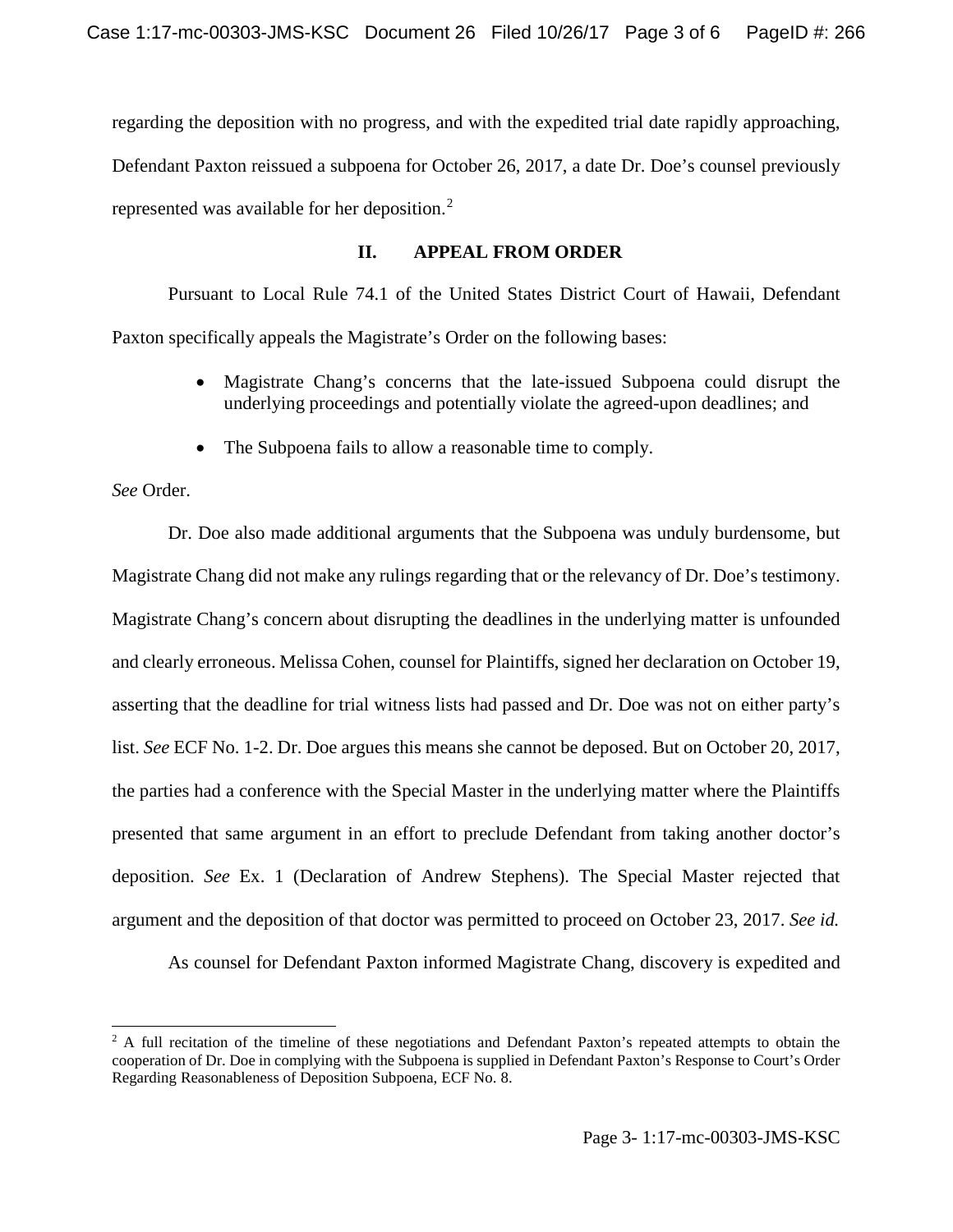ongoing. Just Monday, Defendant Paxton received a large production of documents from Plaintiffs, a number of which are emails from or to Dr. Doe. Neither the Special Master nor the district court obviously contemplated the initial October 16 deadline for trial witness lists as final based on continuing discovery, the lack of a discovery cutoff, and the fact that *final* trial witness lists are due October 30, 2017. The scheduling order in the underlying matter does not justify quashing the subpoena. Magistrate Chang's ruling on this issue is clearly erroneous and must be overruled.

Defendant Paxton fully explained the reasonableness of the timing of the Subpoena in his Response to the Court's Order Regarding Reasonableness of Deposition Subpoena, ECF No. 8, and fully incorporates that response herein without repeating it.

In finding that the Subpoena failed to allow a reasonable time to comply, the Magistrate's Order focuses on the timing of the second issued Subpoena on October 19, 2017, to the date of the noticed deposition of October 26, 2017. *See* Order, at 4-9. However, the Court acknowledged that Dr. Doe was on notice, from September 20, 2017 – the date of the first Subpoena for Dr. Doe's deposition on October 6, 2017 – that Paxton sought to depose her. The Court mistakenly concludes that Defendant Paxton was similarly on notice that Dr. Doe was contemplating a motion to quash. *See id.*, at 6. As the communications attached to Christopher Hilton's Declaration demonstrates, Defendant Paxton was *not* on notice that counsel for Dr. Doe was planning on filing a motion to quash, and did not know that a motion to quash had been filed until October 24, 2017. *See*  Declaration of Christopher D. Hilton ("Dec. Hilton") (ECF No. 9-1), at 3. Unbeknownst to Defendant Paxton, counsel for Dr. Doe had been preparing the motion to quash since October 19, 2017, based on the declarations submitted with the motion, *see* ECF No. 1-2, at 3, while at the same time negotiating with Defendant Paxton to schedule and set the parameters of the deposition.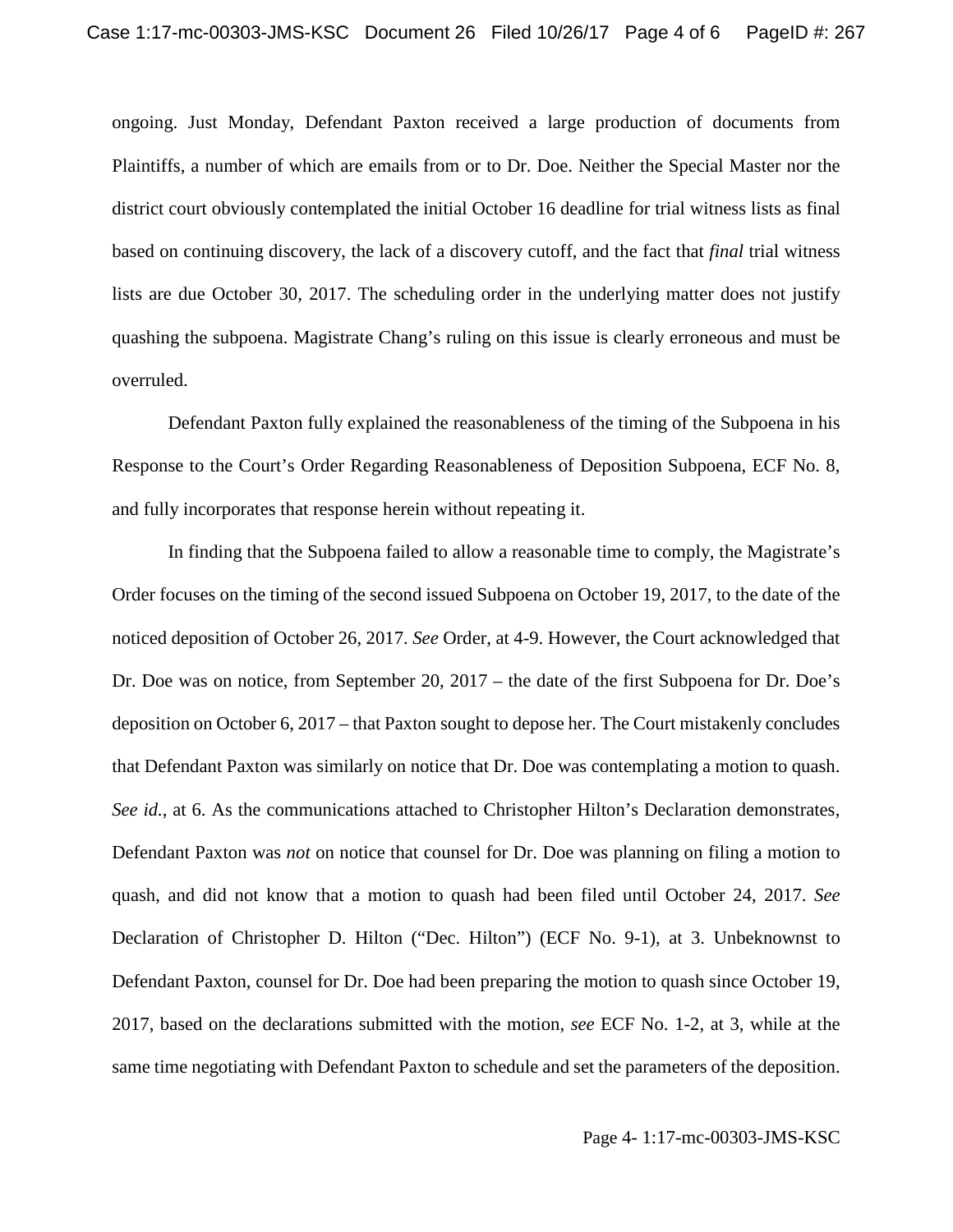*See* ECF No. 8-6.

The Magistrate's Order states that the record does not reflect that counsel for Dr. Doe asked that she be deposed in Honolulu. *See* Order, at 7. On the contrary, as set out in the pleadings, exhibits, and argued at the hearing, counsel for Dr. Doe stated Defendant Paxton should notice the deposition for Honolulu, accepted service of the Subpoena for Honolulu, and never disclosed to Defendant Paxton's counsel that Dr. Doe was actually domiciled in Los Angeles until this was revealed in Dr. Doe's declaration to the motion to quash. Counsel for Defendant Paxton attempted to set the deposition in Los Angeles and was then informed by counsel for Dr. Doe that the deposition could not take place there. The Magistrate's Order fails to cite to this email dated October 17, 2017, in which Dr. Doe's counsel, Perlette Jura, tells Christopher Hilton, counsel for Paxton, that she does not have agreement to move the deposition to Los Angeles. *See* ECF No 8- 6, at 3. Notably, on October 25, 2017, counsel for Dr. Doe admitted that *Dr. Doe would not even be in the state of Hawaii on October 26*, *2017,* the date on the Subpoena. So regardless of whether her motion to quash would be granted, *Dr. Doe apparently never intended to comply with the terms of the duly noticed subpoena.*

#### **III. CONCLUSION**

As Defendant's counsel represented to Dr. Doe's counsel, Defendant Paxton is willing to limit the deposition of Dr. Doe to four hours, is willing to take her deposition in Los Angeles, and is willing to limit the topics of the deposition to the following topics:

- o Facts regarding the use, safety, and efficacy of techniques for causing fetal demise, including digoxin, potassium chloride (KCl), and umbilical cord transection;
- o Articles and/or studies participated in or written by Dr. Doe;
- o Dr. Doe's work for PPFA and personal knowledge of PPFA practices; and
- o Documents, including policies, procedures, and other communications, related to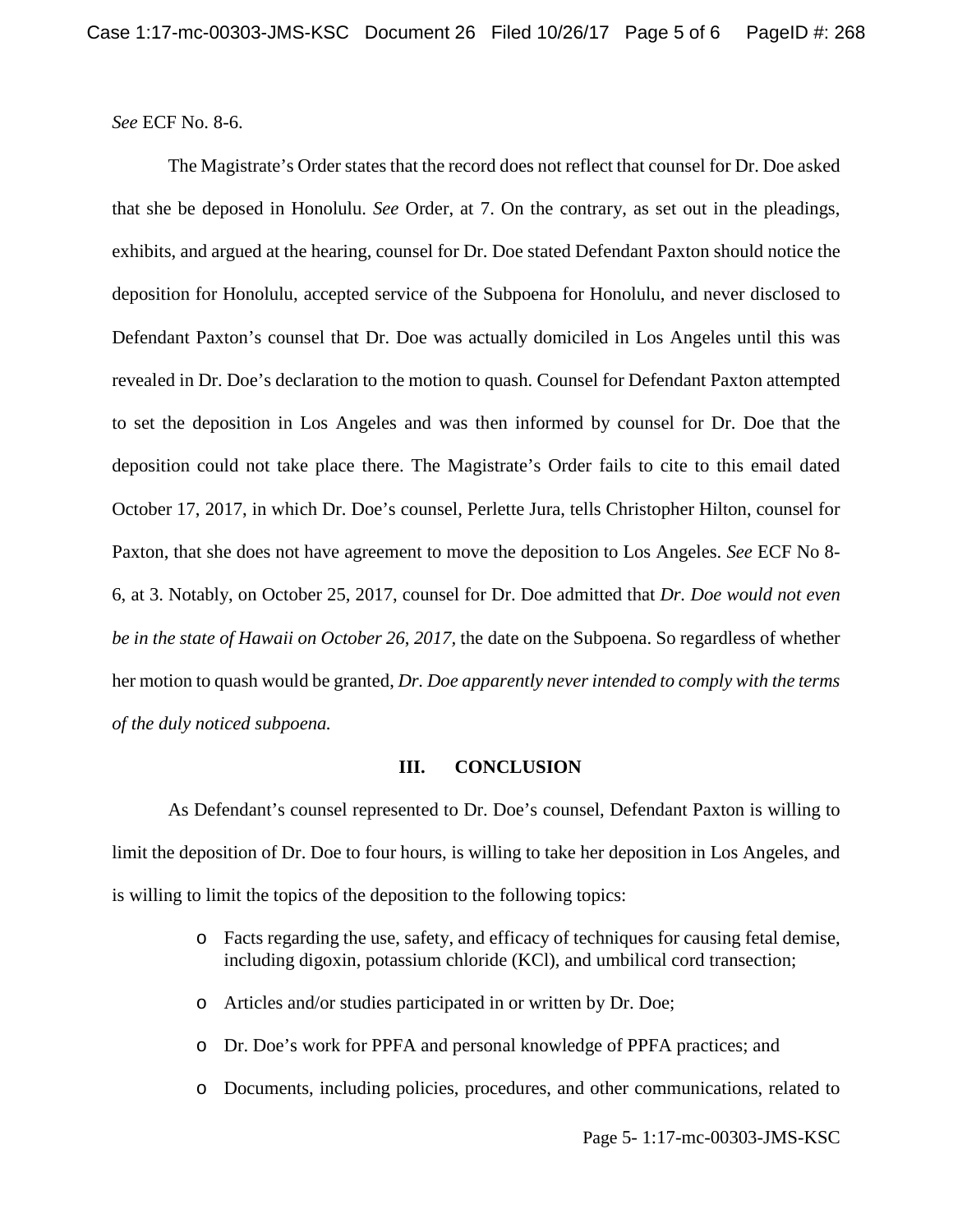the above.

The Subpoena issued to Dr. Doe provided reasonable time to comply, seeks relevant testimony, and is not contradicted by the scheduling order in the underlying matter. Defendant Paxton respectfully requests that the Court overrule the magistrate's decision granting the motion to quash and order Dr. Doe to appear for a deposition on October 28, 29, or 30, 2017.

DATED: Honolulu, Hawai'I, this 26th day of October, 2017.

/s/ *Summer R. Lee*\_\_\_\_\_\_\_\_\_\_\_\_\_\_ SUMMER R. LEE\* Assistant Attorney General General Litigation Division Office of the Texas Attorney General P.O. Box 12548 MC019 Austin, Texas 78711-2548 (512) 475-4031/Telephone (512) 370-9387/Facsimile *Attorney For Respondent Ken Paxton* \**Pro hac vice admission pending*

JAMES HOCHBERG, AAL LLLC Bar No. 3686 700 Bishop Street, Suite 2100 Honolulu, Hawaii 96813 Telephone: (808) 534-1514 Facsimile: (808) 538-3075 *Local Counsel*

Page 6- 1:17-mc-00303-JMS-KSC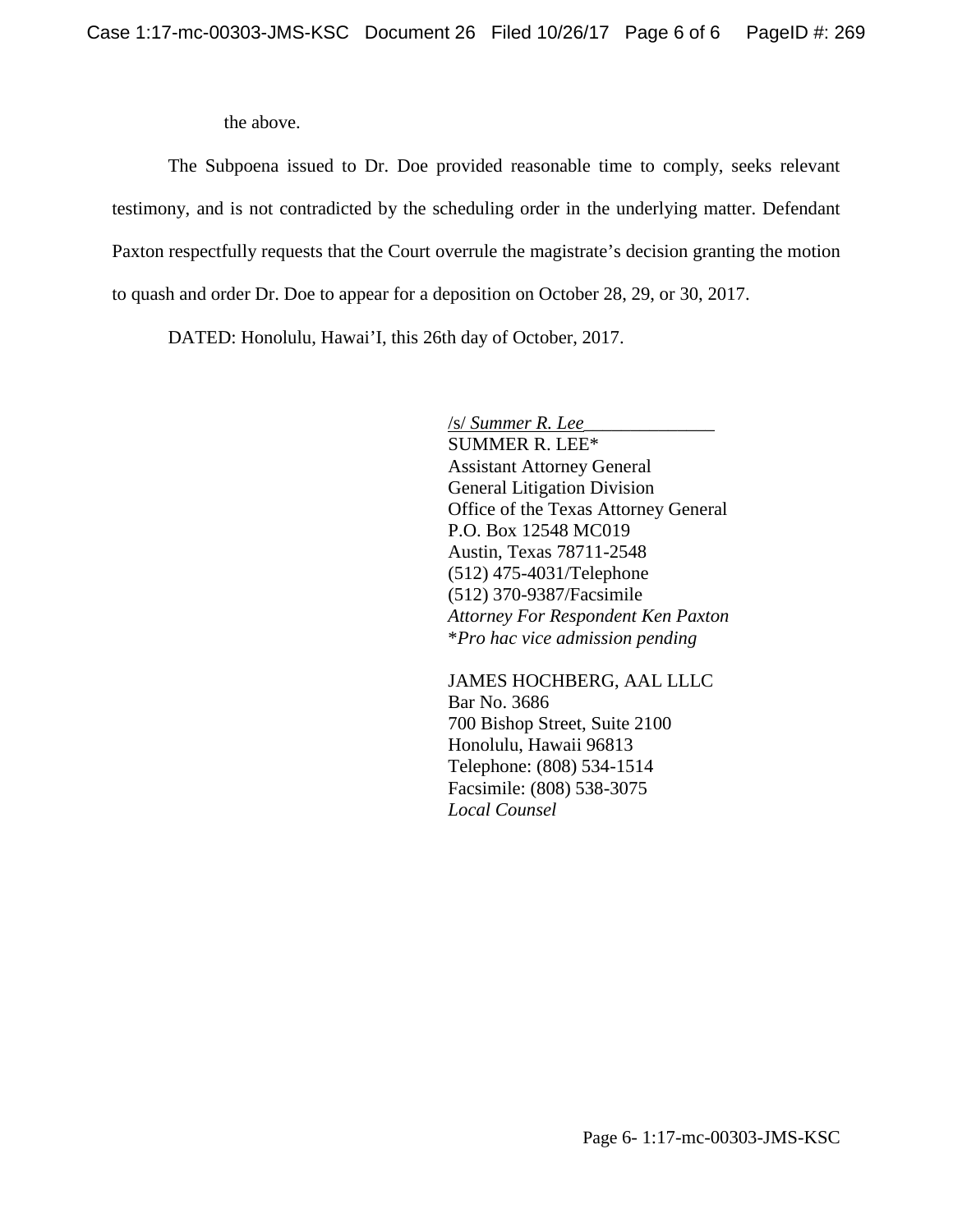JAMES HOCHBERG, AAL LLLC Bar No. 3686 700 Bishop Street, Suite 2100 Honolulu, Hawaii 96813 Telephone: (808) 534-1514 Facsimile: (808) 538-3075 Local Counsel

**SUMMER R. LEE\*** TX Bar No. 240462283 **Assistant Attorney General** General Litigation Division Office of the Texas Attorney General P.O. Box 12548 MC019 Austin, Texas 78711-2548 (512) 475-4031/Telephone (512) 370-9387/Facsimile \* Admitted Pro Hac Vice Attorney for Defendant Ken Paxton

## IN THE UNITED STATES DISTRICT COURT FOR THE DISTRICT OF HAWAII

| IN $RE:$<br>WHOLE WOMAN'S HEALTH; et al.,<br>Plaintiffs, | MC Case No. 1:17-mc-00303                                                                                                 |
|----------------------------------------------------------|---------------------------------------------------------------------------------------------------------------------------|
| VS.                                                      | [Case No. 1:17-CV-00690-LY,<br>Pending in the Western District of<br><b>Texas Austin Division</b> ]                       |
| <b>KEN PAXTON, Attorney General of</b>                   | DECLARATION OF ANDREW B.<br>STEPHENS IN SUPPORT OF<br>DEFENDANT KEN PAXTON'S<br>APPEAL OF MAGISTRATE'S<br><b>DECISION</b> |
| Texas; et al,<br>Defendants.                             |                                                                                                                           |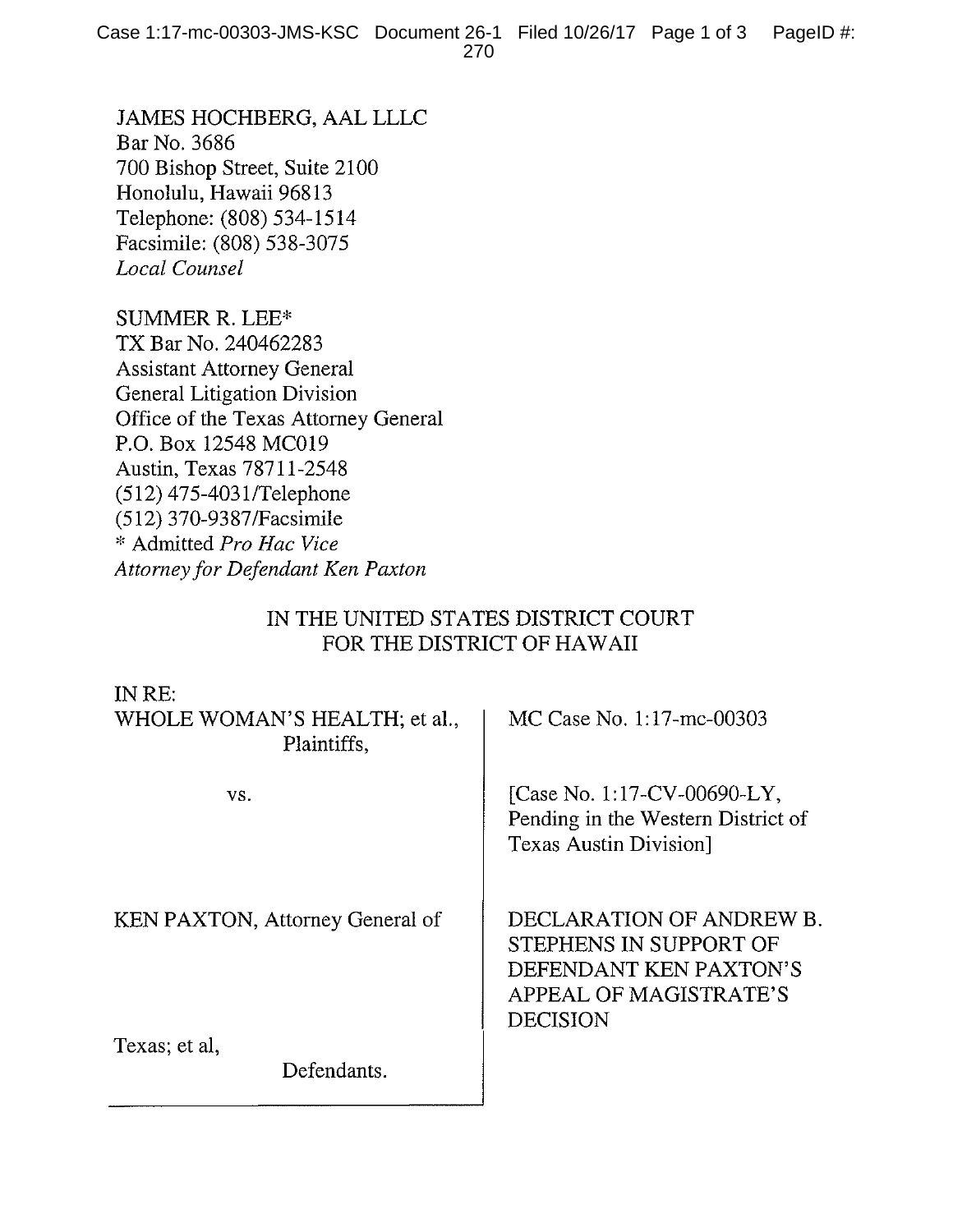- I, Andrew B. Stephens, hereby declare as follows:
	- 1. I represent Defendant Ken Paxton, Attorney General of Texas, in Whole Woman's Health v. Paxton, Cause No 1:17-CV-00690-LY, in the United States District Court for the Western District of Texas, Austin Division. I make this Declaration in support of Ken Paxton's Appeal from the Magistrate's Order Granting Nonparty Jane Doe, M.D.'s Motion to Quash Deposition Subpoena. I have personal knowledge of the facts set forth below.
	- 2. On October 20, 2017, the parties had a conference with the Special Master in the underlying matter. The Plaintiffs argued that the time for exchanging trial witness lists had passed and thus precluded any further depositions or additions to the list in an effort to preclude Defendant from taking another doctor's deposition.
	- 3. The Special Master rejected that argument and the deposition of that doctor, Sherwood Lynn, M.D., was permitted to proceed on October 23, 2017.
	- 4. Discovery is expedited and ongoing in the underlying matter. On October 23, 2017, Respondent received a large production of documents from Plaintiffs, a number of which are communications from or to Dr. Doe. The date for this production was ordered by the Special Master.
	- 5. Pursuant to the Court's scheduling order in the underlying matter, final trial witness lists are to be exchanged by the parties on October 30, 2017.
- $\mathcal{U}$
- $^{\prime\prime}$
- $\prime\prime$

 $\overline{\mu}$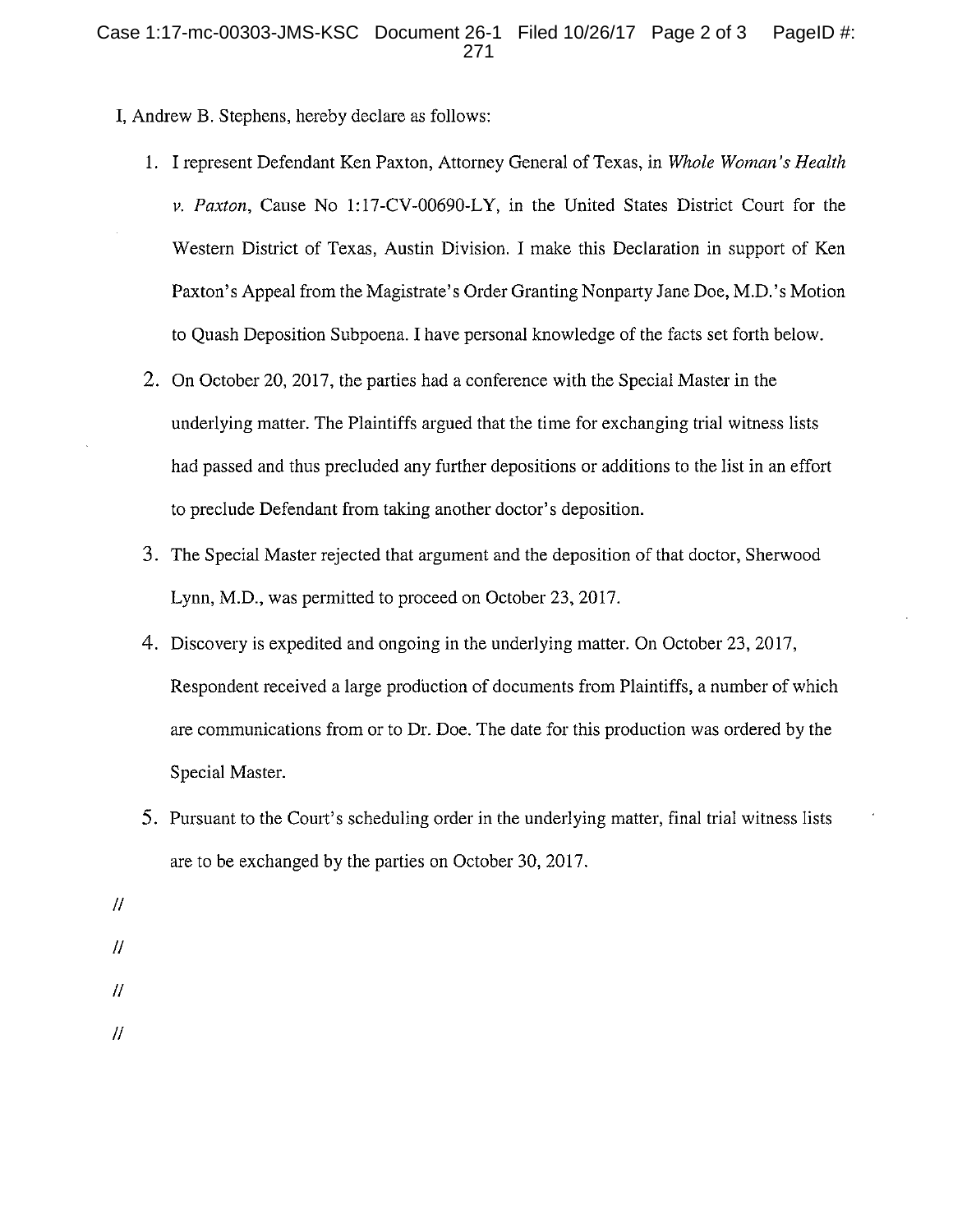Pursuant to 28 U.S.C. § 1746, I declare under penalty of perjury that the foregoing is true and correct.

Executed this 26th day of October, 2017, in Austin, Texas.

Pels Andrew B. Stephens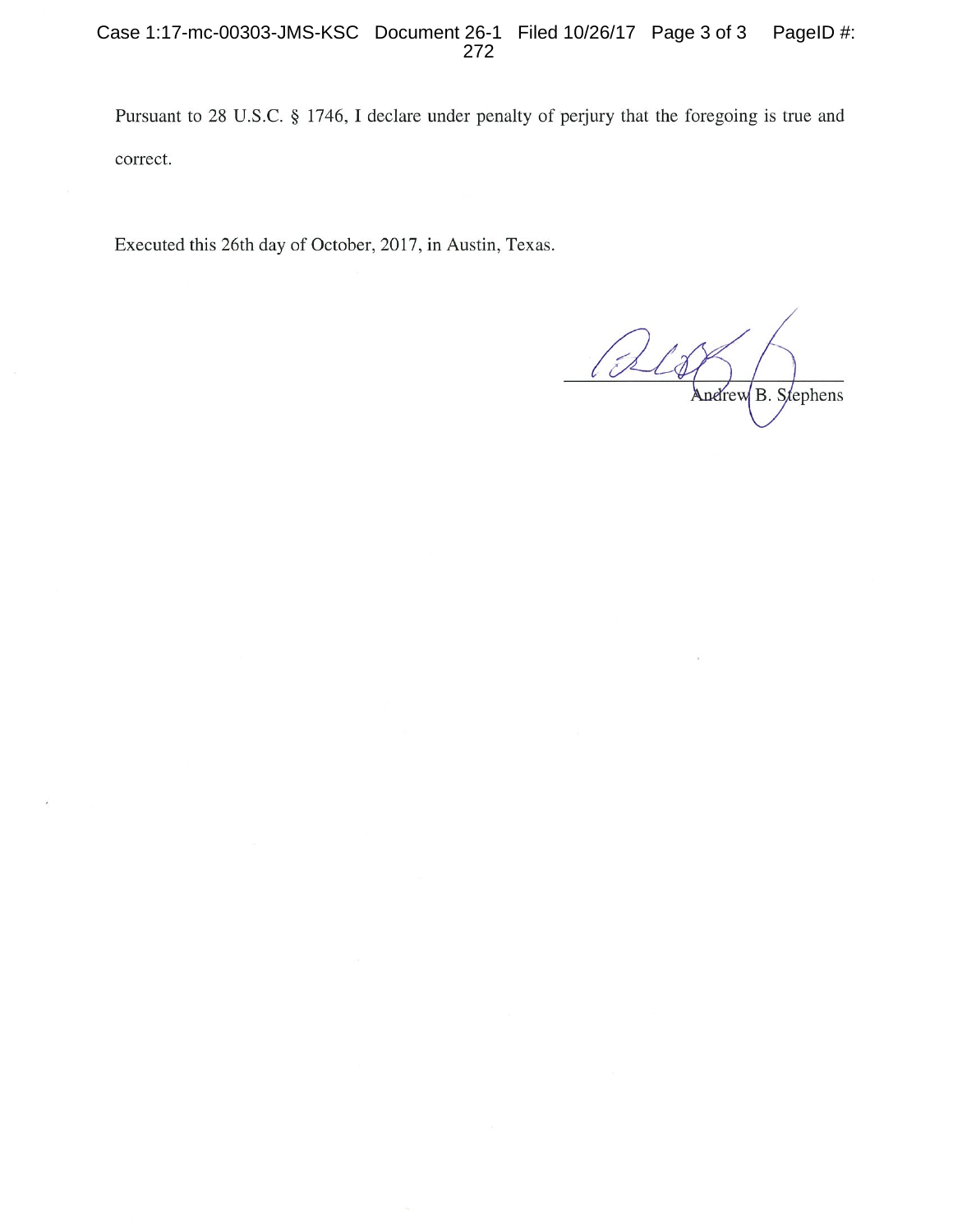JAMES HOCHBERG, AAL LLLC Bar No. 3686 700 Bishop Street, Suite 2100 Honolulu, Hawaii 96813 Telephone: (808) 534-1514 Facsimile: (808) 538-3075 *Local Counsel*

SUMMER R. LEE\* TX Bar No. 240462283 Assistant Attorney General General Litigation Division Office of the Texas Attorney General P.O. Box 12548 MC019 Austin, Texas 78711-2548 (512) 475-4031/Telephone (512) 370-9387/Facsimile \* Admitted *Pro Hac Vice Attorney for Defendant Ken Paxton*

## IN THE UNITED STATES DISTRICT COURT FOR THE DISTRICT OF HAWAII

|               | WHOLE WOMAN'S HEALTH; et al.,<br>Plaintiffs,          | MC Case No. 1:17-mc-00303                                                                           |
|---------------|-------------------------------------------------------|-----------------------------------------------------------------------------------------------------|
| VS.           |                                                       | [Case No. 1:17-CV-00690-LY,<br>Pending in the Western District of<br><b>Texas Austin Division</b> ] |
| Texas; et al, | <b>KEN PAXTON, Attorney General of</b><br>Defendants. | <b>CERTIFICATE OF SERVICE</b>                                                                       |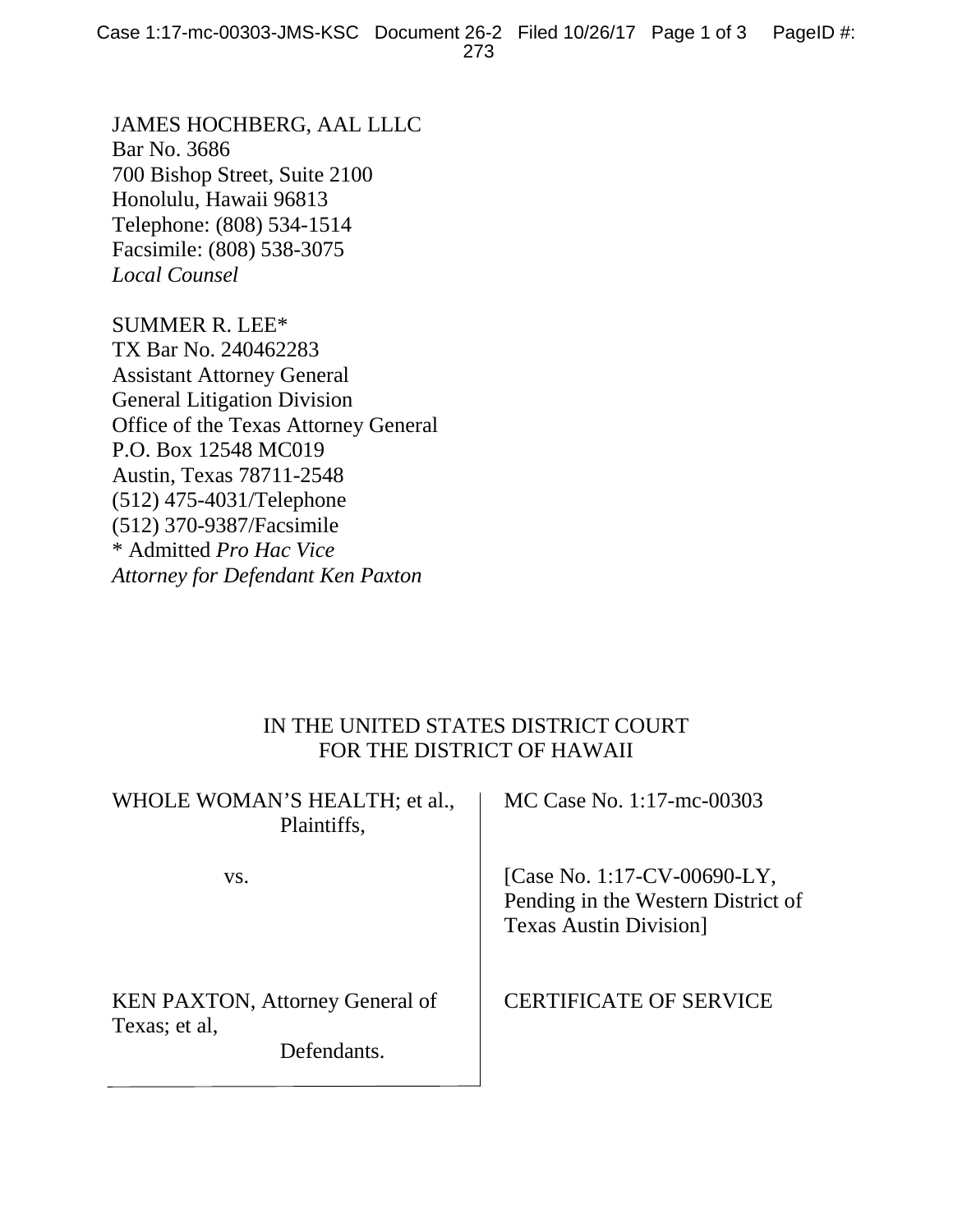# **CERTIFICATE OF SERVICE**

I certify that a copy of *DEFENDANT KEN PAXTON'S WRITTEN STATEMENT OF APPEAL OF ORDER GRANTING JANE DOE, M.D.'S MOTION TO QUASH DEPOSITION SUBPOENA ISSUED BY DEFENDANTS PAXTON, ET* 

*AL.,* was served by the Court's electronic filing system and by email on the 26th day

of October 2017, upon the following individuals:

Lisa W. Munger Nicole Y.C.L. Altman Goodsill Anderson Quinn & Stifel LLLP lmuner@goodsill.com naltman@goodsill.com

Patrick J. O'Connell Law Offices of Patrick J. O'Connell PLLC pat@pjofca.com

Janet Crepps Molly Duane Center for Reproductive Rights jcrepps@reprorights.org mduane@reprorights.org

J. Alexander Lawrence Morrison & Foerster LLP alawrence@mofo.com

Melissa Cohen Planned Parenthood Federation of America melissa.cohen@ppfa.org